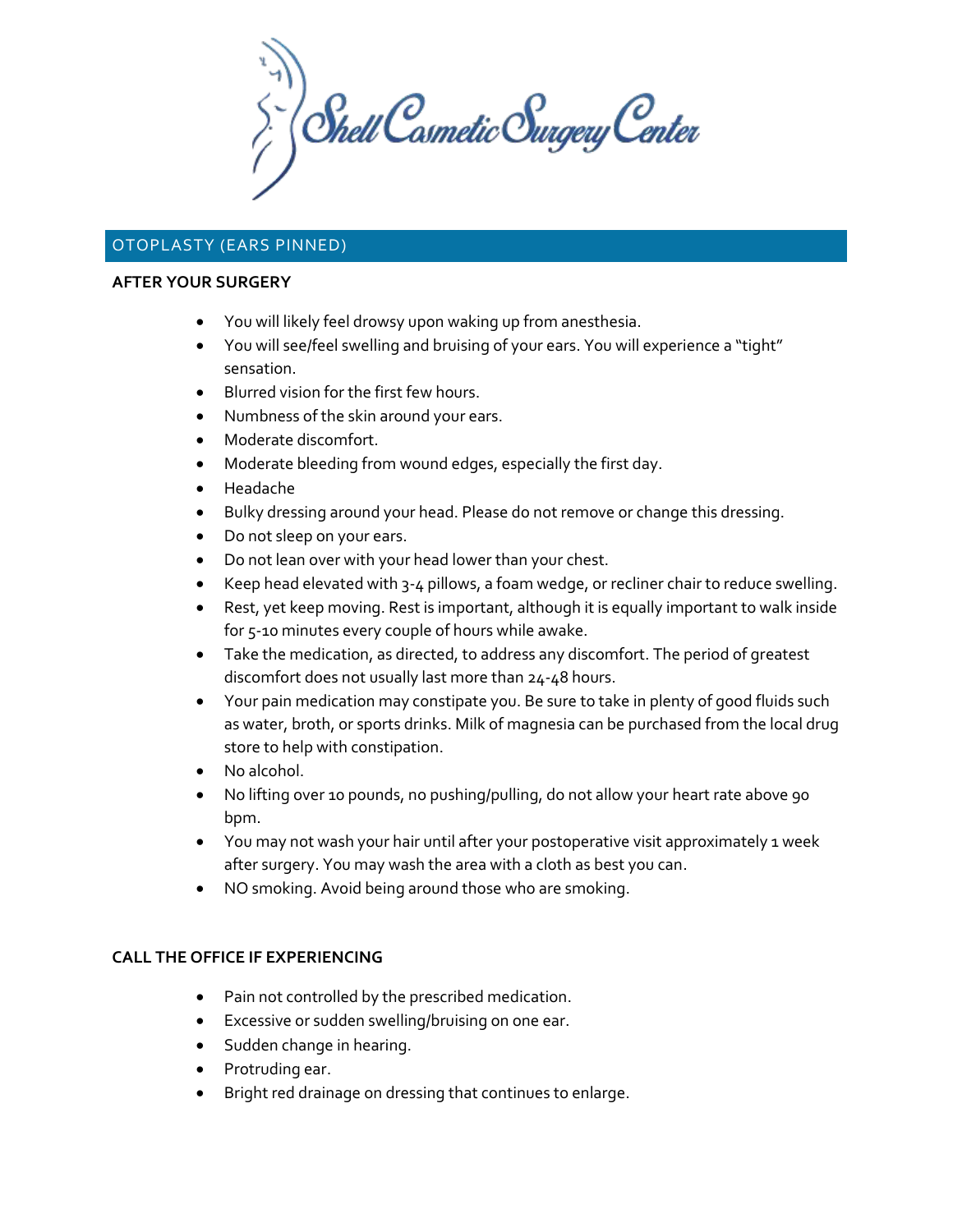- Temperature higher than 101 degrees F.
- Severe nausea and vomiting.
- Pain in calf, knee, groin, or shortness of breath.
- Continuous dizziness or unusual behavior.

# **2 TO 7 DAYS FOLLOWING SURGERY**

- During this time, you can expect to slowly progress day by day.
- Do not lean over with your head lower than your chest.
- Keep head elevated with 3-4 pillows, a foam wedge, or recliner chair to reduce swelling.
- Please be sure to speak with Dr. Shell before you begin to drive or return to work or a regular routine at home.
- Do not sleep on your ears.
- Do not submerge your head under water or get your dressings wet. They will be removed at your first post-operative appointment approximately 1 week after surgery.
- Continue a well-balanced diet with adequate hydration.
- Advice exposure to sun and heat.
- Continue to take prescribed pain medications as needed.
- Begin to transition from prescribed pain medication to over the counter alternative. Dr. Shell and staff can guide you through this as needed.
- Avoid exercise other than walking. Leisurely daily walks will help you feel better and prevent blood clots.
- Make sure to get up and move for about 10-15 of every 60 minutes while awake.
- NO smoking. Avoid being around those who are smoking.

# **1 TO 4 WEEKS FOLLOWING SURGERY**

- Healing is a gradual process. It is normal to feel discouraged while waiting for swelling, bruising, discomfort, and numbness to diminish. Extra rest, a nutritious diet, and avoidance of stress are important aids to recovery. Once cleared by Dr. Shell, you may take Aspirin, Advil, Aleve, etc. at this time.
- Sutures on your ears will be removed approximately 14 days after your surgery.
- Wear the compression headband at night when you sleep for two weeks after your sutures are removed. This helps to prevent you ears from being "snagged" on your pillow when you roll over.
- Wash incisions daily with Dial antibacterial soap and pat dry with clean cloth.
- Apply antibiotic ointment to incision lines 3-4 times daily until your sutures are removed.
- Keep head elevated with 3-4 pillows, a foam wedge, or recliner chair to reduce swelling.
- Once cleared by Dr. Shell, you may ease back into your workout routine.
- Continue to avoid sun exposure and heat. Use sunscreen on incision as it may tend to hyper pigment.
- NO smoking. Avoid being around those who are smoking.